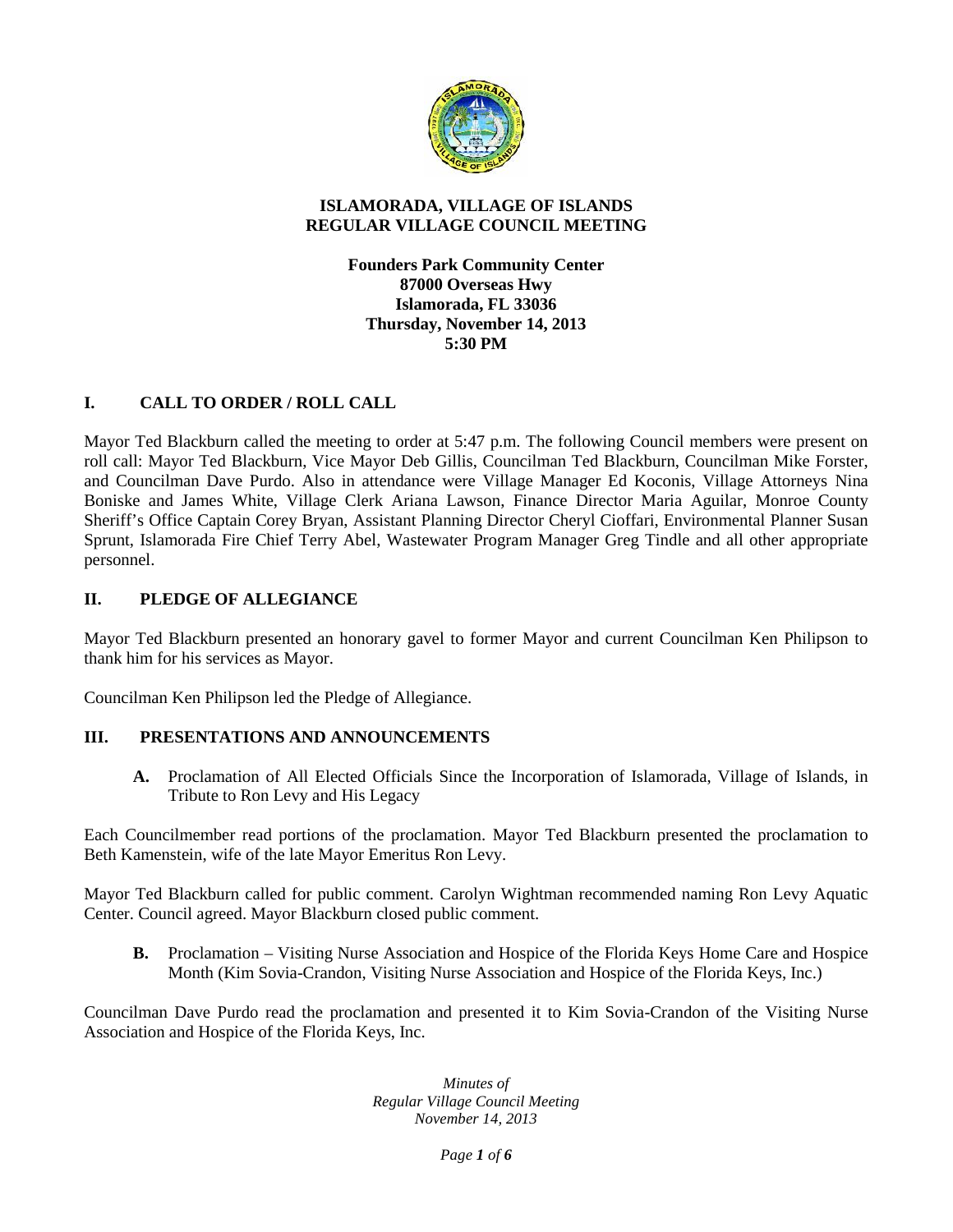Vice Mayor Deb Gillis read a proclamation recognizing the 40<sup>th</sup> Anniversary of the Guidance/Care Center in the Florida Keys and presented it to Debbie Mathews, Guidance/Care Center, Inc.

**C.** Presentation by Jennifer George-Nichol, Monroe County Director for Congressman Joe Garcia, Regarding Efforts to Address Flood Insurance Rates

Jennifer George-Nichol summarized Congressman Joe Garcia's recent efforts regarding flood insurance rates. Councilman Mike Forster suggested future discussion by Council of the possibility of tolls on U.S. 1 in Monroe County.

**D.** Presentation by Florida Fish & Wildlife Conservation Commission, Regarding Wheel Ditch South of Robbie's of Islamorada (Captain David Dipre, FWC)

The presentation was postponed to the December 14, 2013 Regular Village Council Meeting.

**E.** Presentation and Update by AMEC Regarding Canal Restoration Project (Wendy Blondin, AMEC)

Wendy Blondin, AMEC Environment & Infrastructure, Inc. delivered a presentation to Council on the proposed Canal Restoration Project. Environmental Planner Susan Sprunt answered questions of Council regarding the project.

**F.** Presentation Regarding the 2014 Toys for Tots Campaign (Captain Michael Biggie, Beards & Grins for the Boys & Girls)

Captain Michael Biggie reported to Council that last year the Toys for Tots Campaign supplied toys to 2,200 children in the Florida Keys. Captain Biggie stated that toys can be dropped off at fire stations and many local businesses, including the Ocean View Pub & Inn.

## **IV. PUBLIC COMMENT**

Mayor Ted Blackburn called for public comment. Public comment was received by Larry Barr, John McLaughlin and Van Cadenhead. James Lee expressed concern over perceived safety hazards at foreclosed property at 122 Columbus Drive. Stan Margulies, John Cooper, Doug Rabe and David Giardino urged Council to move Wastewater Matters to the beginning of the agenda. Mr. Cooper and Mr. Rabe also commented on the timing of wastewater construction in Venetian Shores now that a final summary judgment has been issued in the Bellizzi case. Steve Kurtz expressed satisfaction with the performance of Reynolds Water Islamorada. Mayor Ted Blackburn closed public comment.

#### **V. AGENDA: Request for Deletion / Emergency Additions**

There were no emergency additions or deletions.

## **VI. CITIZENS' ADVISORY COMMITTEE UPDATES**

**A.** Local Planning Agency Update (Chairperson John Fernandez)

Chairperson John Fernandez presented the Local Planning Agency update to Council.

*Minutes of Regular Village Council Meeting November 14, 2013*

*Page 2 of 6*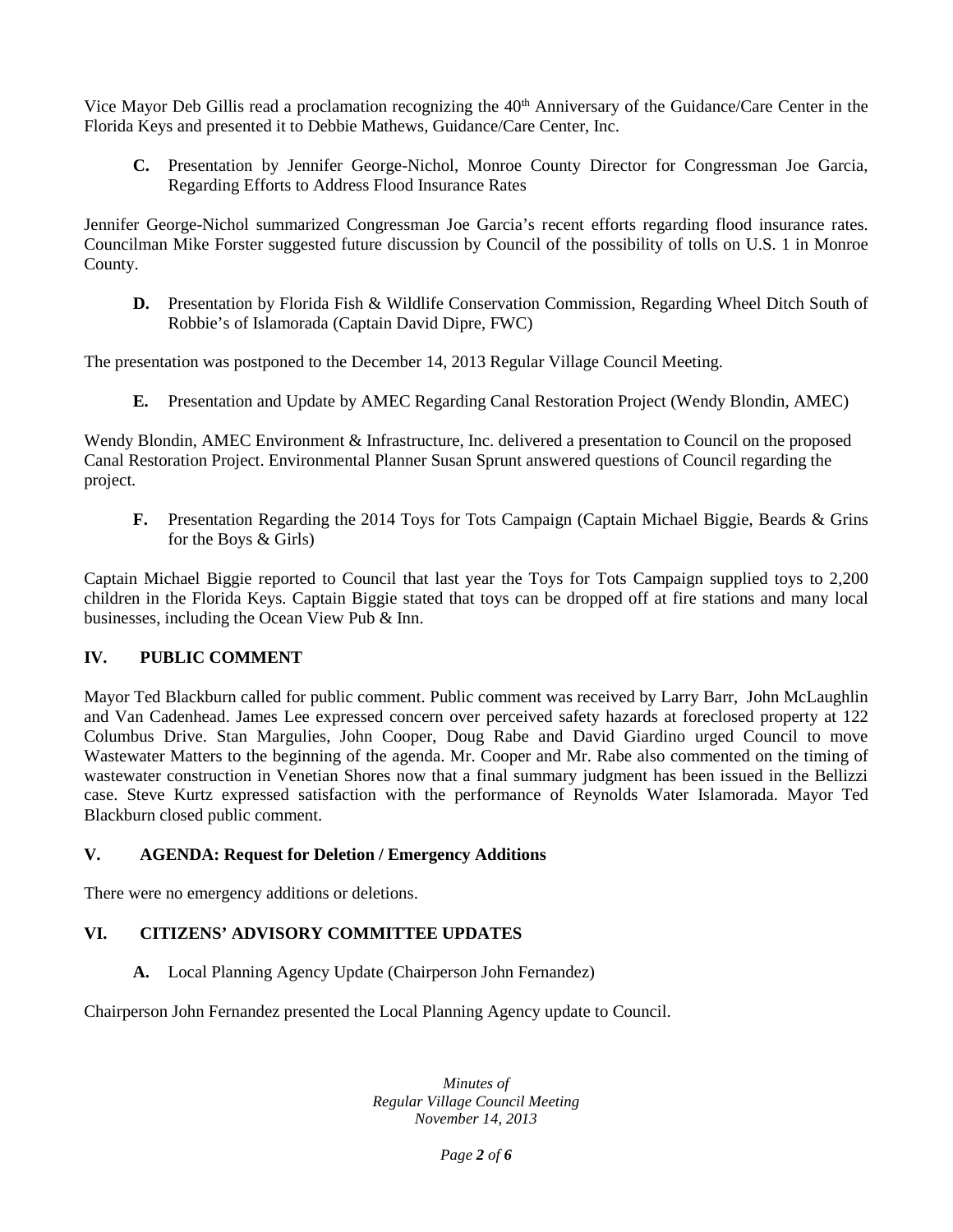At Mayor Ted Blackburn's request, Water Quality Improvement Citizens' Advisory Committee Chairperson David Makepeace provide Council with a Committee update.

**B.** Parks and Recreation Citizens' Advisory Committee Update (Chairperson Carolyn Wightman)

Chairperson Carolyn Wightman presented the Committee update to Council.

## **VII. VILLAGE MANAGER REPORTS AND UPDATES**

**A.** Hotel Redevelopment Update

Village Manager Ed Koconis advised Council that staff is drafting an amendment to the Village Code for consideration by the Local Planning Agency.

#### **VIII. CONSENT AGENDA**

(All items on the Consent Agenda are considered routine by the Village Council and will be approved by one motion. There will be no separate discussion of these items unless a Councilmember so requests, in which event, the item will be moved to the Main Agenda.)

- **A.** Resolution Approving the Top Ten (10) Demonstration Canal Projects in Rank Order **TAB 1** By Technology Group as Recommended by the FKNMS Water Quality Protection Program Canal Restoration Advisory Subcommittee
- **B.** Resolution Providing a Final Determination of the Non-Service Area of the Village- **TAB 2** Wide Wastewater Collection and Transmission System

Mayor Ted Blackburn called for public comment; there was none. Councilman Mike Forster offered a motion to approve the Consent Agenda. Councilman Dave Purdo seconded the motion. Council voted and the motion passed 5-0.

## **IX. ORDINANCES**

**A.** Second Reading – Text Amendment to Policy 1-2.4.7 "Limit Transient Rental Use of **TAB 3** Residential Properties" of the Islamorada, Village of Islands, Comprehensive Plan

Village Attorney James White read the title of the ordinance. Assistant Planning Director Cheryl Cioffari presented the report to Council. Mayor Ted Blackburn called for public comment; there was none. Councilwoman Deb Gillis offered a motion to approve the ordinance. Councilman Ken Philipson seconded the motion. Council voted and the motion passed 5-0.

## **X. QUASI-JUDICIAL**

**A.** Application for Major Conditional Use (MJ-13-01) by 81001 Overseas Highway, LLC **TAB 4**

Village Attorney James White read the quasi-judicial statement and the title of the resolution. Council disclosed all ex-parte communications. Village Clerk Ariana Lawson administered the quasi-judicial oath and swore in the witnesses. Assistant Planning Director Cheryl Cioffari delivered the staff report.

> *Minutes of Regular Village Council Meeting November 14, 2013*

> > *Page 3 of 6*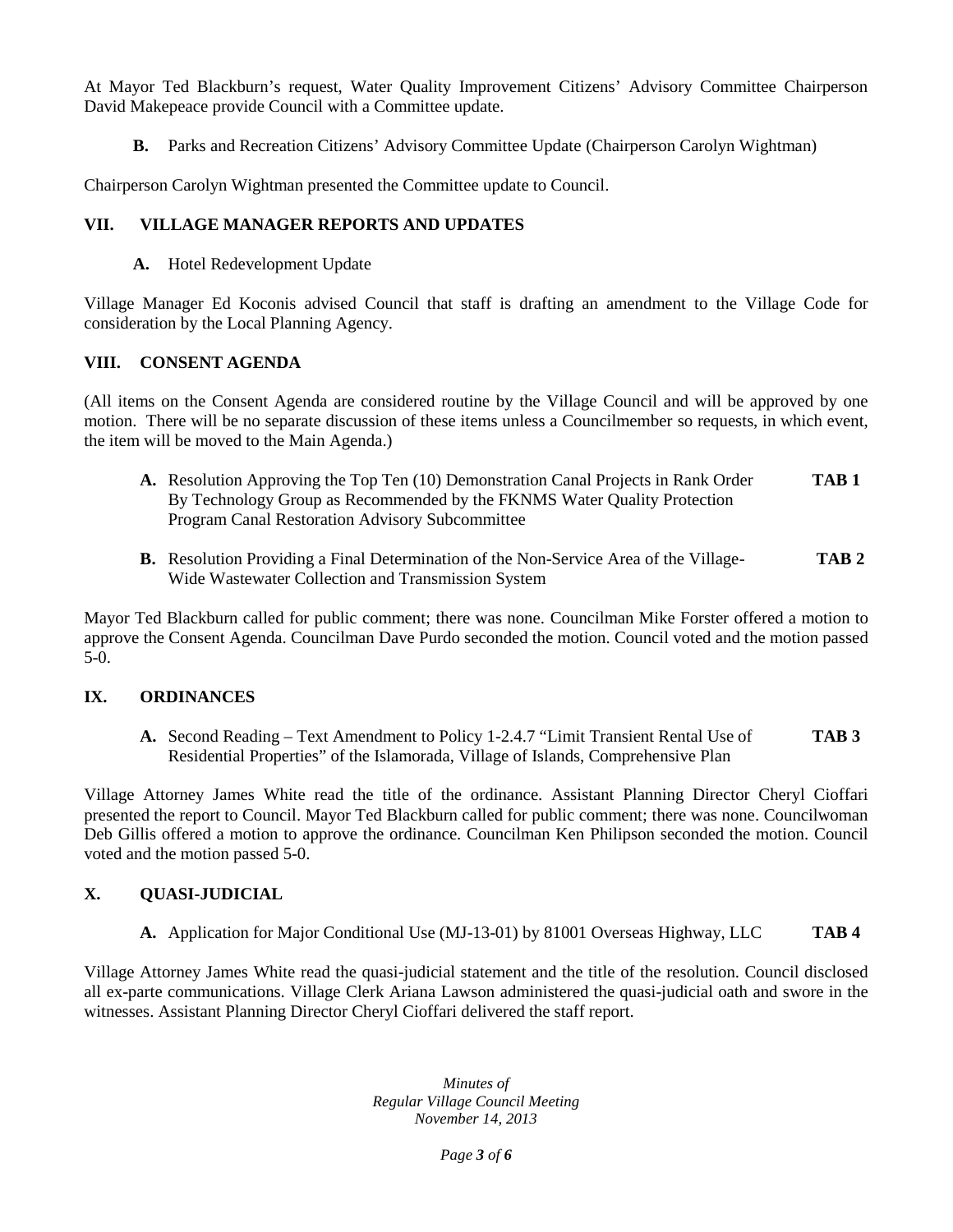Private Attorney Patricia Silver delivered a report to Council on behalf of the Applicant. Bruce Carlson displayed a large view of the previously approved site plan from two years ago (Applicant's Exhibit A; no copies provided to Council), comparing it to the current proposed site plan. Ms. Silver distributed a Parking Reduction Study by Kimley-Horn and Associates, Inc. (Applicant's Exhibit B).

Councilman Purdo requested Council consideration of the quasi-judicial item be postponed until the December 12, 2013 Regular Village Council Meeting to allow sufficient time for review of recently submitted plan revisions. Discussion ensued between the Council and the Applicant. Ms. Silver opined that the plan can be approved without a variance. Ms. Cioffari requested and received clarification of the Applicant's intent to proceed with the revised plans dated November 7, 2013 and submitted to Village staff on November 13, 2013, along with an application for a site variance.

Mayor Ted Blackburn called for public comment. The following witnesses gave public comment in opposition to the quasi-judicial item: Don Achenberg, Mike Lucas, Patrick Dodson, Joni Schank, John Caldwell, Marion Arin- Spinrad, Jefrey Schocker, Nicholas W. Mulich and Bob Johnson. Mayor Blackburn closed public comment.

Vice Mayor Deb Gillis offered a motion to defer the quasi-judicial item for Council consideration at the January 9, 2013 Regular Village Council Meeting. Councilman Mike Forster seconded the motion. Council voted and the motion passed 5-0.

## **XI. RESOLUTIONS**

**A.** Resolution Approving Nonresidential Building Permit Allocation System Ranking and **TAB 5** Awards: Quarter 4 of 2013 (Closed Noon on October 31, 2013)

Village Attorney James White read the title of the resolution. Assistant Planning Direction Cheryl Cioffari delivered the staff report to Council. Mayor Ted Blackburn called for public comment. Dave Boerner commented on the effects of the Building Permit Allocation System on small businesses and encouraged the Local Planning Agency to consider modifying the system; Councilman Ken Philipson agreed. Mayor Blackburn closed public comment. Vice Mayor Deb Gillis offered a motion to approve the resolution. Councilman Mike Forster seconded the motion. Council voted and the motion passed 5-0.

#### **B.** BPAS Allocation Distribution for 2014 **TAB 6**

Village Attorney James White read the title of the resolution. Assistant Planning Direction Cheryl Cioffari delivered the staff report to Council. Mayor Ted Blackburn called for public comment; there was none. Vice Mayor Deb Gillis offered a motion to approve the resolution. Councilman Dave Purdo seconded the motion. Council voted and the motion passed 5-0.

**C.** Resolution Awarding an Exclusive Franchise to Advanced Disposal Services Solid Waste **TAB 7** Southeast, Inc., and Approving an Agreement for Residential and Commercial Solid Waste, Yard Waste and Recycling Collection and Disposal Services (Excluding Commercial Recycling and Roll-off Services)

Village Attorney James White read the title of the resolution. Finance Director Maria Aguilar delivered the staff report to Council. Councilman Ken Philipson inquired whether Advanced Disposal would consider a five-year contract with two (2) five-year renewal options. Bruce Williams, General Manager for Advanced Disposal Services, stated that the company would not consider the proposed alternative. Mayor Ted Blackburn called for

> *Minutes of Regular Village Council Meeting November 14, 2013*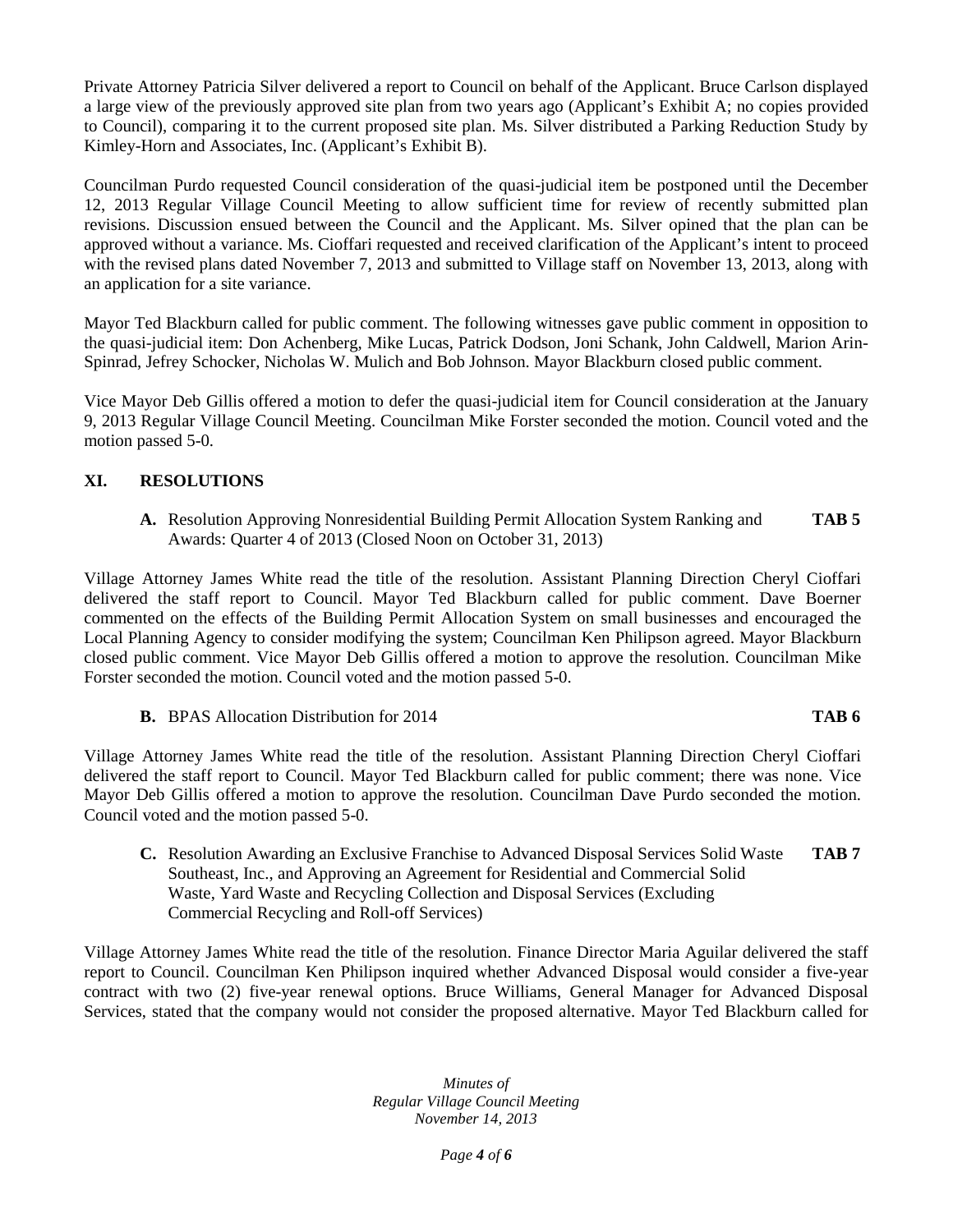public comment; there was none. Vice Mayor Deb Gillis offered a motion to approve the resolution. Councilman Mike Forster seconded the motion. Council voted and the motion passed 5-0.

# **XII. MOTIONS**

No additional motions were made.

## **XIII. WASTEWATER MATTERS**

**A.** Wastewater Project Update **TAB 8**

Wastewater Program Manager Greg Tindle and Wade Trim Vice President Tom Brzezinski presented the project update to Council. Mayor Ted Blackburn called for public comment. Public comment was received by Van Cadenhead and Buddy Pinder. Mayor Blackburn closed public comment.

**B.** Upper and Northern Lower Matecumbe Key, Windley Key, and Plantation Key Duplex **TAB 9** Pump Station Alternative Evaluation

Wastewater Program Manager Greg Tindle presented the project update to Council. Mayor Ted Blackburn called for public comment. Public comment was received by Larry Barr. Mayor Blackburn closed public comment.

# **XIV. MAYOR / COUNCIL COMMUNICATIONS**

**A.** Discussion and Direction Regarding Acceptance of Private Roads (Village Council)

Mayor Ted Blackburn initiated Council discussion and called for public comment. Stan Margulies inquired what the effect would be on Venetian Shores. Further Council discussion ensued. Village Manager Ed Koconis suggested revisiting the subject in January 2014. Council agreed.

**B.** Discussion and Direction Regarding Dedication of Founders Park Facility to Mayor Emeritus Ron Levy (Village Council)

No further discussion occurred, as the subject had been previously discussed under Section III. Presentations and Announcements of the Agenda.

**C.** Discussion Regarding Beach Road Trip Weekend Event (Councilman Ken Philipson)

Councilman Ken Philipson invited the event's coordinators to address the noise complaints registered against them. Council and the applicant discussed planning for subsequent years' events, including selection of nonresidential locations, parking and solid waste collection. Mayor Ted Blackburn called for public comment. Public comment was received by Van Cadenhead. Mayor Blackburn closed public comment.

# **XV. VILLAGE ATTORNEY / VILLAGE MANAGER COMMUNICATIONS**

Village Manager Ed Koconis summarized an upcoming Community Development Block Grant (CDBG) funding opportunity. Council directed staff to submit a CDBG grant application.

> *Minutes of Regular Village Council Meeting November 14, 2013*

> > *Page 5 of 6*